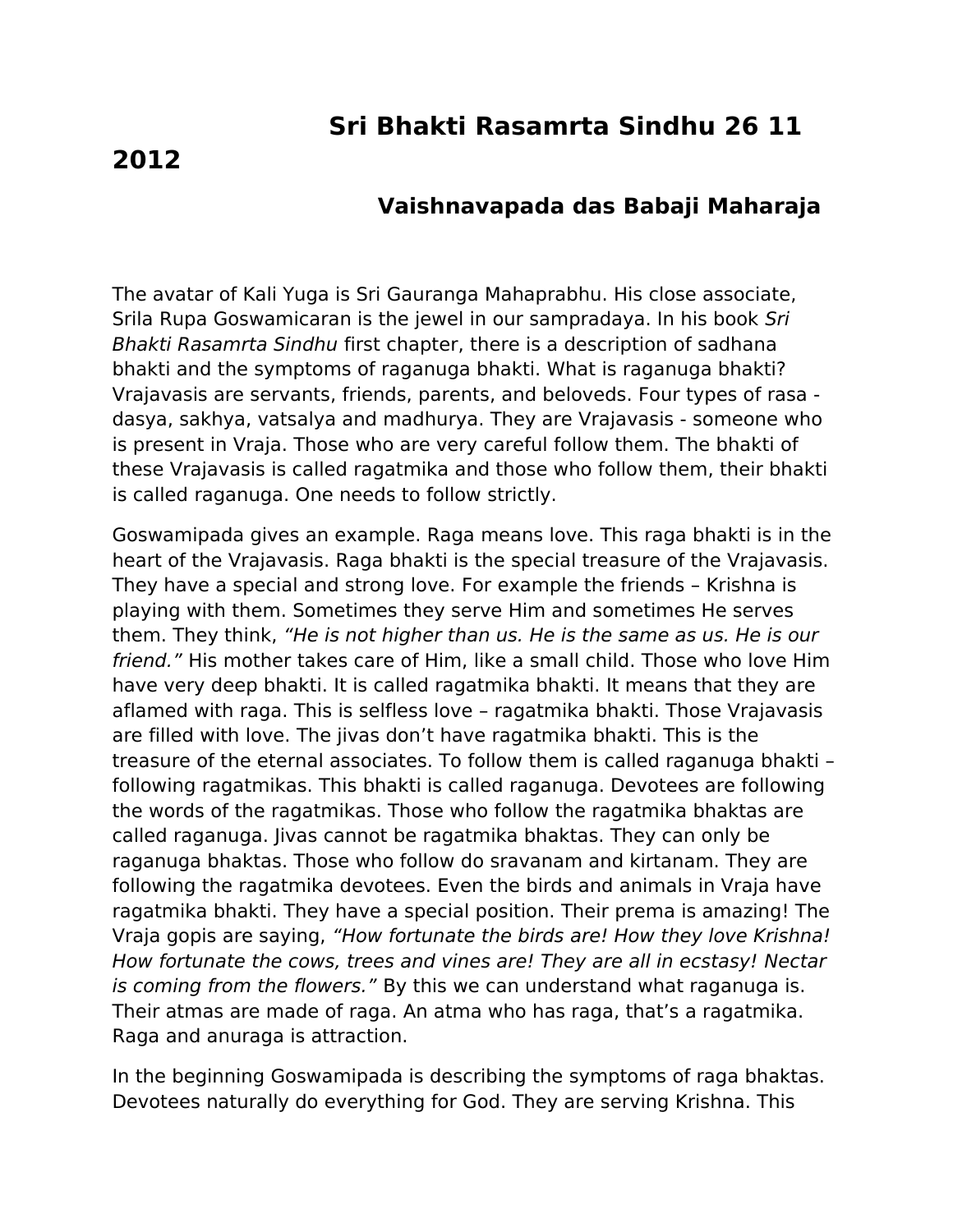means raga. How amazing! Intelligence cannot understand that. Love cannot be understood by the intelligence. That's why it is called svabhavika or spontaneous. It is most desirable. In Sri Caitanya Caritamrta, madhya lila where Mahaprabhu explained raganuga bhakti to Rupa and Sanatana Goswamis, He said that the symptoms of raganuga bhakti is constant attraction to the deity. There are two kinds of symptoms – main and secondary. What is the main symptom of raga bhakti? It is the desire to bring happiness to the ishtadeva – a very strong desire. This very clearly appears in the Vrajavasis. The Vrajavasis have this constant focus to the highest degree. They have a strong urge to satisfy Krishna – and Krishna is their only shelter. That is called ragatmika. Their life is Krishna, like the friends of Krishna – Subal, Sridhama etc. To follow the mood of the Vrajavasis, that is called raganuga bhakti – bhakti based on affection.

So how to attain raganuga bhakti? Goswamipada is explaining this to us. There are two types of ragatmika bhaktas. For the servants Krishna is the son of a king. This is the servants' sambhanda. Love is always there, but to what degree depends on the sambhanda. Servants have one sambhanda, friends have another sambhanda, and parents have still another sambhanda. Each sambhanda has its particular love. In this world it is similar, but it is initiated in Vraja dhama. In this world there are also different sambhandas – relatives, friends and so on. The servants in Vraja think that Krishna is the king's son and that they are His servants. They have their special love. And the friends are playing with Krishna. That is their sambhanda. Krishna's mother has a different relationship. She is saying, "Kanai, Kanai - it's very late! Enough playing! Come and rest now." This is her love and her attraction to serve Krishna. His mother and father are so attracted to take care of Him and support Him. When Uddhava came he saw their love and determination. But who has the strongest desire to serve Him? Friends or parents? Goswamipada is saying that this is bhakti sambhandanuga. Their love for Krishna depends on their sambhanda. But the Vraja gopis… Formally they don't have a relationship with Krishna. The Vraja gopis are 'nobody' for Krishna. Formally they are not wives, so there is no sambhanda.

In Mathura Krishna got married. There was yajna. He got brahmin thread. But in Vrindavan He did not get married. There was no marriage between the gopis and Krishna. So who then are the gopis for Krishna? Even though they do not have a formal relationship, sambhanda, they are all His energies of joy and ananda. They are His beloveds. They eternally serve Krishna with their love. When there was prakat lila here, they didn't have formal relationship with Him. They are only bound to each other by love and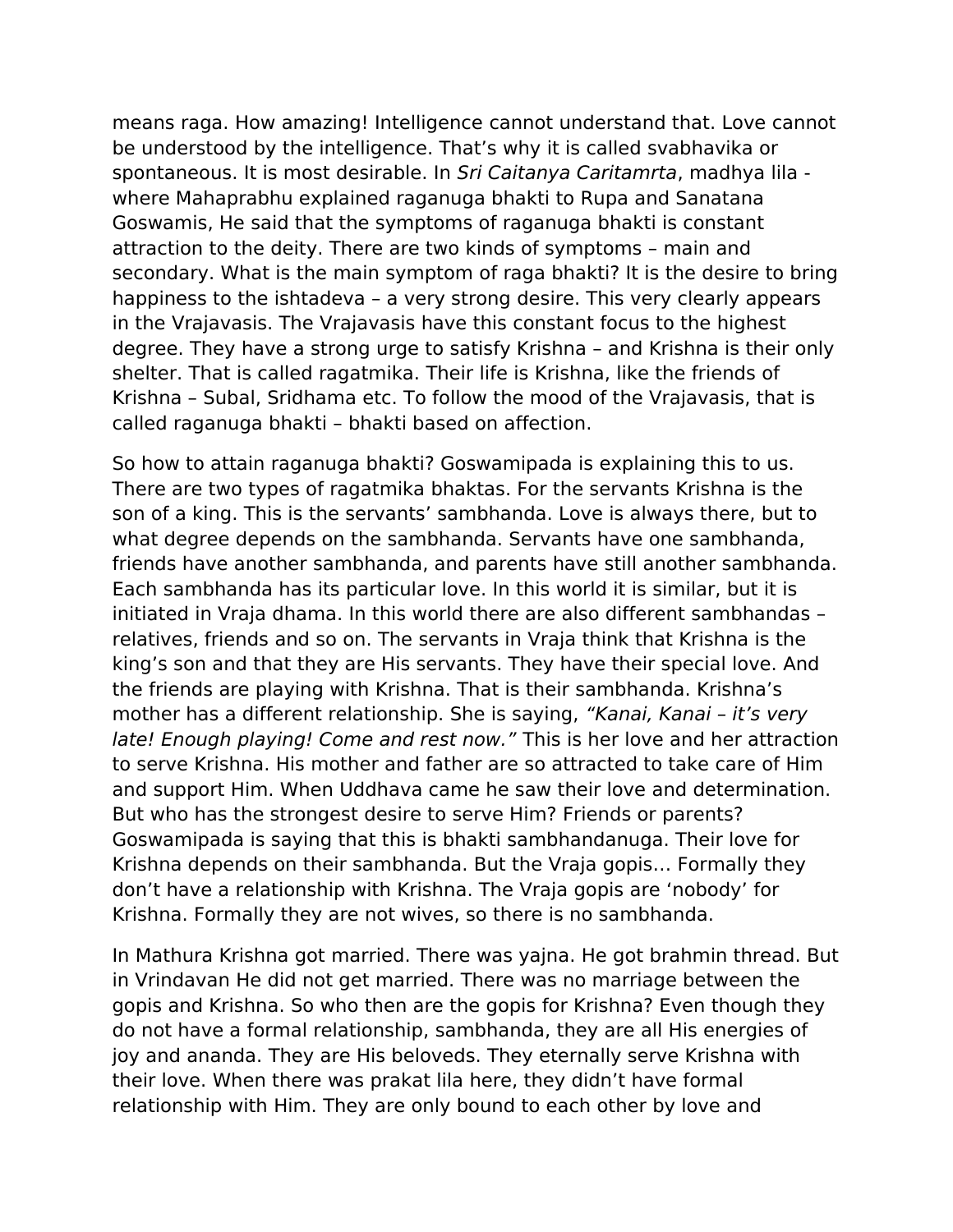attraction. This is ragatmika bhakti. It is most special. They love Krishna from childhood. Subconsciously, from childhood they looked at Him, they saw Him and they were very attracted. When Krishna began His lila on earth, they didn't know what kind of relationship they would have with Him. They don't know that they are the eternal parakia rasa of Krishna. Even when they were small girls they didn't know who Krishna was in relationship to them. They were asking, "Who is Krishna?" But they loved Him and they liked His name. Then they had to overcome all kinds of obstacles, all the rules and regulations. This attraction for Krishna cannot be stopped. They are attracted to each other. This attraction is very powerful. They are saying, "You are our life!" Yogamaya made it like that. In this way she pulled them towards each other - by her special shakti. In reality Krishna is their eternal husband, but Yogamaya covered this knowledge. In their consciousness they have one thought – that they are married to some other men. In this way they don't know that they are eternal beloveds of Krishna. In their mind they think they are married. Radharani married Abhimaniu. He is the eternal parishar of Krishna. He is not Her real husband. There is not any intimacy between them. This marriage only looks like a marriage. But Krishna and the Vraja gopis think like that. They don't have any formal relationship. In reality Abhimaniu doesn't even see Radharani. He can only see the shadow murti of Radharani. He never touches Her. It is theater of Yogamaya. The thirst of Their attraction reaches a very powerful stage because of this. They think, "What to do? I got married, but I love Krishna with all My heart! What to do?" The gopis came to the bank of Yamuna and prayed to Purnamasi, "We love Krishna. We don't want any other man. Krishna is everything for us. He is our only shelter. How can we have any other husband?" They don't even remember that they are married. It is as if it was a dream. They just think that they are married. They are always attracted by Krishna. But Yogamaya makes these obstacles. Under ther cover of Yogamaya, the gopis live in the houses of their husbands.

One time Radha and Krishna wanted to get married. Yogamaya came and said, "No no, They should not get married. That would be so much troubles and problems. It's impossible." Their parents asked her, "Maybe we wait? Maybe later we can have Them married?" "No no no, it's impossible", Purnamasi said. "They can never get married." The gopis were saying, "How can we serve Krishna?" Yogamaya answered, "I will arrange everything. You will serve Krishna! Don't worry about it. This is my headache. I will make a way to connect you." That's why the gopis' position is such that they have to overstep dharma. Like a river is flowing by itself towards the ocean, the river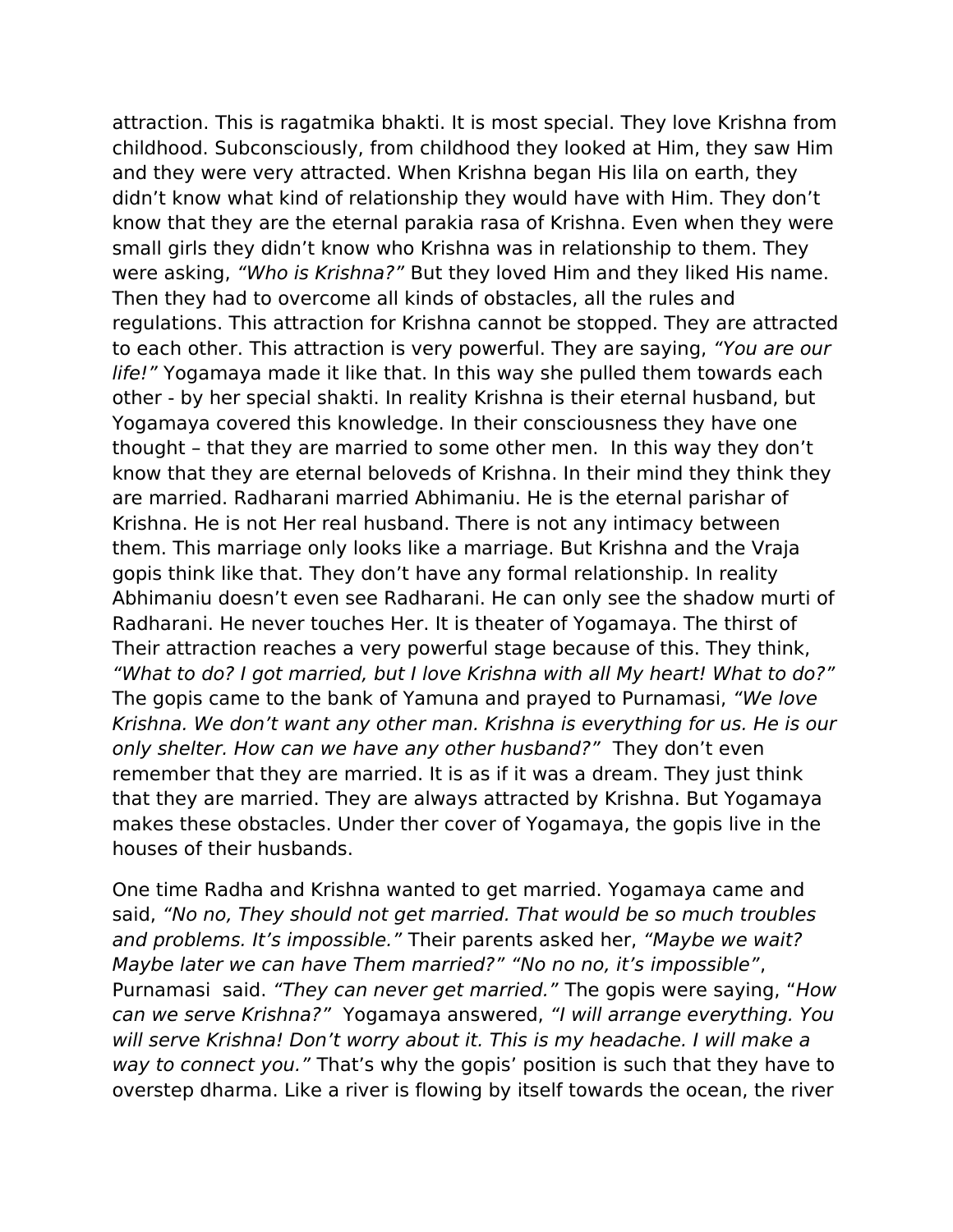may have different obstacles and the water is accumulating at some places. After some time there is so much water that all the obstacles are destroyed and this water rushes forth a thousand times more powerful than how it was flowing before. The eternal servants of Krishna are like this. If somebody asks, "Why do you love Him so much? Who is He?", they cannot answer. They just love Him. They overcome all dharma. They are on the bank of Yamuna and there they secretly meet each other. Sometimes they meet in secluded places in Govardhana. Attracted by Krishna they meet with Him – to serve Him. They have unlimited anuraga and by this they overcome all dharma.

The principle of the Vedas is that they are in family life. But in reality they are the most devoted wives of Krishna. Lakshmi is worshiping them. The srutis are praising and glorifying their bhakti. Uddhava Mahasaya said, "They turned away from their relatives. They left their dharma for the service of Krishna." The srutis are praising and glorifying that – and glorifying their service. Karmic people may think, "What kind of behavior is that? We don't understand it." They don't understand the position of the gopis. So many obstacles are there for them. So many tests. In this way their raga will reach great heights. Sometimes there is meeting, sometimes there is no meeting. In the eyes of the gopis the meeting with Krishna is very rare – and for Krishna it is also rare and very desirable. From both sides they are so attracted to each other. Krishna and the gopis have different obstacles to face. This prema is called mahabhava. To serve Krishna the gopis overstep all dharma. It looks like they should be together always, just like Lakshmi is always together with Narayana and Janakidevi is always together with Ramacandra.

Krishna in Dvaraka has 16.108 wives. Sometimes they are separated - when Krishna goes to Hastinapura. Then they are waiting for Him in Dvaraka. They feel separation, waiting until He will come back. We can think that they have separation, but it cannot be compared to the separation that the gopis in Vraja experience. Sathyabhama is saying, "He married me, but I cannot enter His mind. His mind is in Vraja, with the Vraja gopis. He thinks about them and talks about them, but not about us. I understand that. He loves His Vraja gopis so much! We can never take the same place as them. What great servants they are in Vraja!" The queens in Dvaraka accept this. They don't have different obstacles to overcome in order to meet Krishna. No, they can only think about this and they can together discuss how it is for the Vraja gopis, but they don't have this kind of problem. They can only hear the stories of Vraja. But for the gopis, they sometimes can meet Krishna and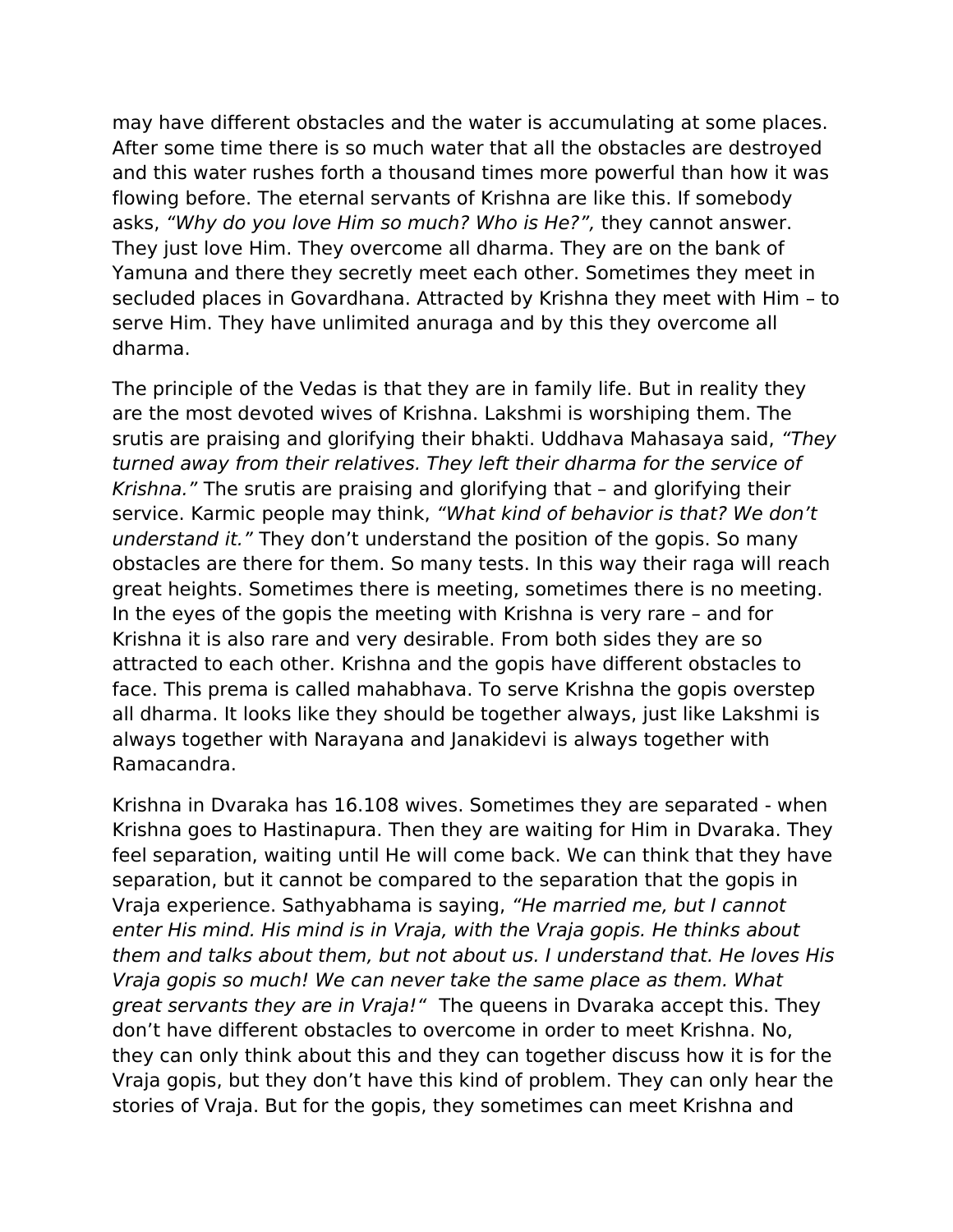sometimes they cannot. All day they want to meet with Krishna, but there are so many obstacles. They can only see Krishna from afar. One moment of separation seems like thousands years. They don't know which road Krishna is going to take on His way home - this road or that road. They are hoping to at least see Him. This is the highest point of raganuga bhakti. Sometimes they meet and sometimes not. Yogamaya blows winds towards each other and they have to meet secretly. These obstacles are doing an amazing seva. The jiva can reach raganuga bhakti, but these Vraja gopis have ragatmika bhakti. It is not sambhandanuga because they don't have any formal relationship. Krishna for them is not friend, nor son or husband. They don't have any formal relationship – and that's why it is called ragatmika kamanuga. Sambhandanuga is when there is formal relationship. The Vraja gopis have kamanuga. What does kama mean here? It means prema. Their connection is based on prema. They don't have any responsibilities towards each other. Their prema is called mahabhava. Uddhava was so surprised by their sringara rasa – their kamanuga bhakti, a connection which is based on love. Sri Rupa Goswamipada is saying, "Kama and prema is like iron and gold. There is a big difference between them. But this word kama can be used even for mahabhava." So there is sambhandanuga and kamanuga – and Rupa Goswami gives us this word: kama. In Srimad Bhagavatam, seventh chapter towards the end, Narada called the bhakti of the gopis kama. By mahabhava they serve Krishna.

Sambhandanuga is also called snehad. Some are connected to Krishna through fear, like Kamsa and Sisupal. They are enemies. They always think about Krishna in fear. Krishna can be friend, son etc. – this is sambhanda. And through kama the gopis are commecyd ith Him. This kama doesn't have even a shadow of regular kama. This kama means mahabhava – kamanuga. If the jivas follow the sadhana of the Vrajavasis, then they will reach the same bhakti. But the jiva cannot take the same position as the eternal associates. By doing sadhana the jiva can attain the same bhakti – raganuga bhakti. The jiva will be under the guidance of the ragatmika bhaktas. How can the jivas reach there? Through sravanam, kirtanam and smaranam. These are the three main processes. First is sravanam. A fortunate person will listen and get attracted. He will listen about the glorious gopis. Then he will start to do kirtanam. He is attracted by listening and he will read about all this. Our mind will change only because of sravanam and kirtanam if there are no samskaras. This will create them. The mind is like wet earth – anything can be built from it, like pots etc. This is the special position of the jiva. The atheists say the mind cannot be changed – that the mind is